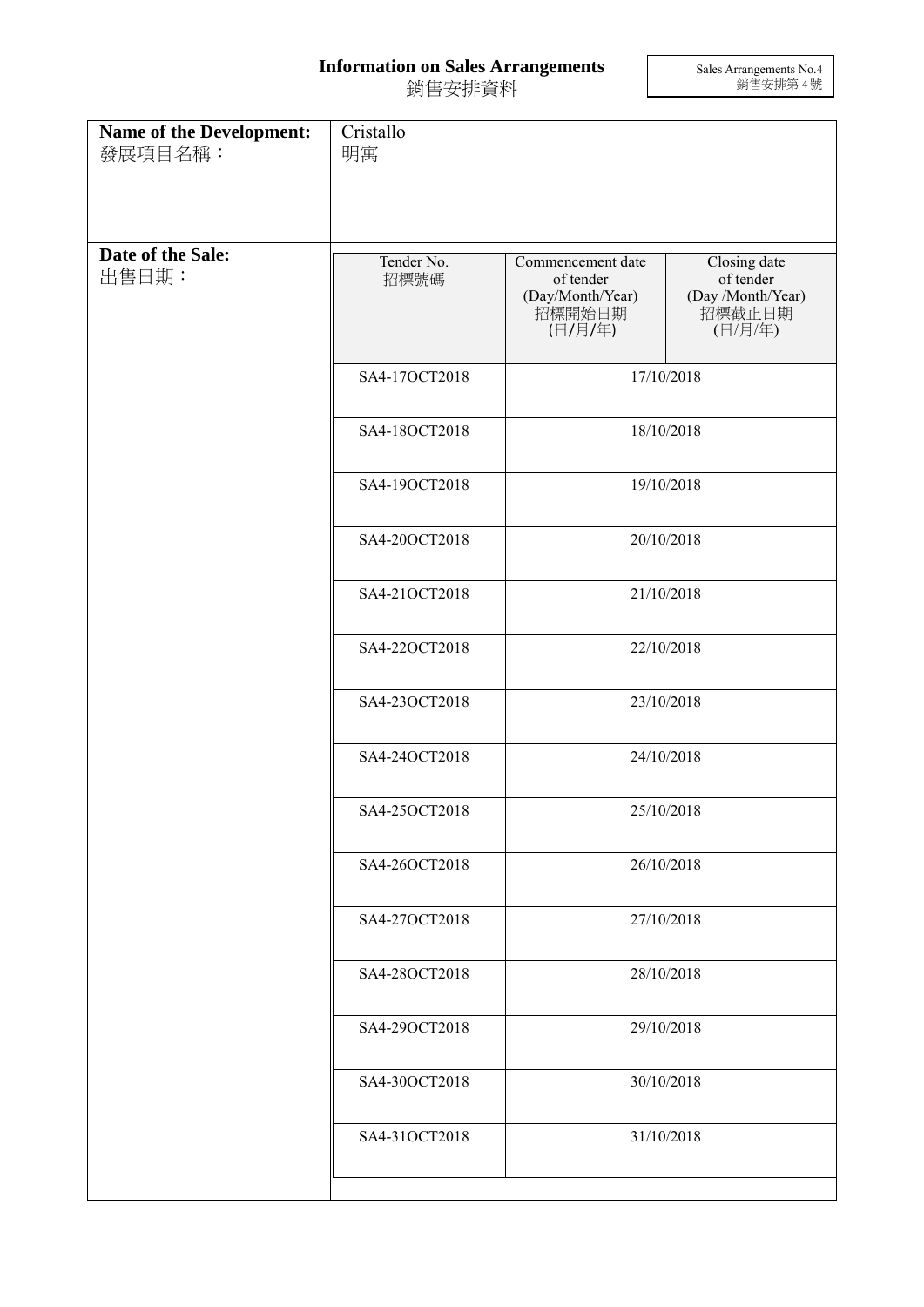| Time of the Sale:                                                                              |                                                                    |                                          |                                     |
|------------------------------------------------------------------------------------------------|--------------------------------------------------------------------|------------------------------------------|-------------------------------------|
| 出售時間:                                                                                          | Tender No.<br>招標號碼                                                 | Commencement<br>time of tender<br>招標開始時間 | Closing time<br>of tender<br>招標截止時間 |
|                                                                                                | SA4-17OCT2018                                                      | 4:00 p.m. 下午4時                           | 5:00 p.m. 下午5時                      |
|                                                                                                | SA4-18OCT2018                                                      | 4:00 p.m. 下午4時                           | 5:00 p.m. 下午5時                      |
|                                                                                                | SA4-19OCT2018                                                      | 4:00 p.m. 下午4時                           | 5:00 p.m. 下午5時                      |
|                                                                                                | SA4-20OCT2018                                                      | 4:00 p.m. 下午4時                           | 5:00 p.m. 下午5時                      |
|                                                                                                | SA4-21OCT2018                                                      | 4:00 p.m. 下午4時                           | 5:00 p.m. 下午5時                      |
|                                                                                                | SA4-22OCT2018                                                      | 4:00 p.m. 下午4時                           | 5:00 p.m. 下午5時                      |
|                                                                                                | SA4-23OCT2018                                                      | 4:00 p.m. 下午4時                           | 5:00 p.m. 下午5時                      |
|                                                                                                | SA4-24OCT2018                                                      | 4:00 p.m. 下午4時                           | 5:00 p.m. 下午5時                      |
|                                                                                                | SA4-25OCT2018                                                      | 4:00 p.m. 下午4時                           | 5:00 p.m. 下午5時                      |
|                                                                                                | SA4-26OCT2018                                                      | 4:00 p.m. 下午4時                           | 5:00 p.m. 下午5時                      |
|                                                                                                | SA4-27OCT2018                                                      | 4:00 p.m. 下午4時                           | 5:00 p.m. 下午5時                      |
|                                                                                                | SA4-28OCT2018                                                      | 4:00 p.m. 下午4時                           | 5:00 p.m. 下午5時                      |
|                                                                                                | SA4-29OCT2018                                                      | 4:00 p.m. 下午4時                           | 5:00 p.m. 下午5時                      |
|                                                                                                | SA4-30OCT2018                                                      | 4:00 p.m. 下午4時                           | 5:00 p.m. 下午5時                      |
|                                                                                                | SA4-31OCT2018                                                      | 4:00 p.m. 下午4時                           | 5:00 p.m. 下午5時                      |
|                                                                                                | (Note : please refer to "Other matters" below)<br>(注意:請參閱下文「其他事項」) |                                          |                                     |
| Place where the sale will                                                                      | 19th Floor, Railway Plaza, 39 Chatham Road South, Tsim Sha         |                                          |                                     |
| take place:<br>出售地點:                                                                           | Tsui, Kowloon<br>九龍尖沙咀漆咸道南39號鐵路大廈19樓                               |                                          |                                     |
| <b>Number of specified</b>                                                                     | $\overline{2}$                                                     |                                          |                                     |
| residential properties<br>that will be offered to be                                           |                                                                    |                                          |                                     |
| sold:<br>將提供出售的指明住宅物<br>業的數目                                                                   |                                                                    |                                          |                                     |
| Description of the residential properties that will be offered to be sold:<br>將提供出售的指明住宅物業的描述: |                                                                    |                                          |                                     |
| The following flat(s):<br>以下單位 :                                                               |                                                                    |                                          |                                     |
| 3A, 5A                                                                                         |                                                                    |                                          |                                     |
|                                                                                                |                                                                    |                                          |                                     |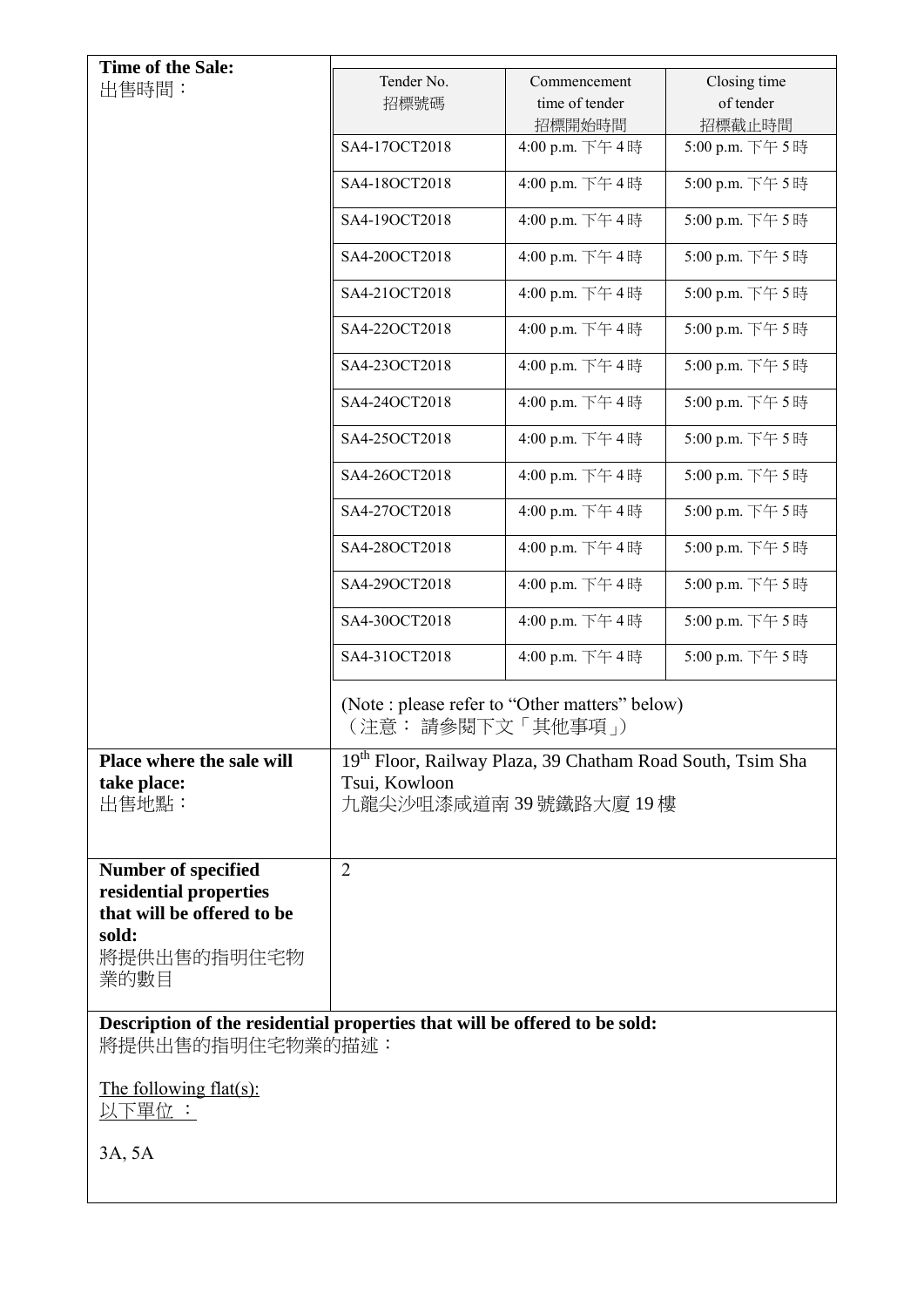**The method to be used to determine the order of priority in which each of the persons interested in purchasing any of the specified residential properties may select the residential property that the person wishes to purchase:** 

將會使用何種方法,決定有意購買該等指明住宅物業的每名人士可揀選其意欲購買的住宅 物業的優先次序:

Subject to other matters, sale by tender - see details and particulars in the tender notices. Details and particulars in the tender notices under different Tender No. are different.

受制於其他事項,以招標方式出售 - 請參閱指明住宅物業的招標公告的細節和詳情。不同 招標號碼下招標公告的細節和詳情會有不同。

During the following periods, the tender notices and other relevant tender documents of the specified residential properties will be made available for collection free of charge at 19/F, Railway Plaza, 39 Chatham Road South, Tsim Sha Tsui, Kowloon:-

於以下時段,招標公告及其他有關招標文件可於九龍尖沙咀漆咸道南39號鐵路大廈19樓免 費領取:

| Tender No.<br>招標號碼 | Specified residential properties that will<br>be offered to be sold<br>將提供出售的指明住宅物業的數目            | Date                          | Tender notice and other relevant tender<br>documents will be made available for<br>collection during the following periods<br>於以下時段,招標公告及<br>其他相關招標文件可供領取<br>Time |
|--------------------|---------------------------------------------------------------------------------------------------|-------------------------------|-------------------------------------------------------------------------------------------------------------------------------------------------------------------|
|                    |                                                                                                   | (Day/Month/Year)<br>日期(日/月/年) | 時間                                                                                                                                                                |
| SA4-17OCT2018      | All the specified residential properties set<br>out in the Sales Arrangements<br>所有於銷售安排中列出的指明住宅物 | 17/10/2018                    | 2:00p.m. to 5:00p.m.<br>下午2時至下午5時                                                                                                                                 |
| SA4-18OCT2018      | All the available and remaining<br>specified properties<br>所有可供出售及餘下的指明住宅物業                       | 18/10/2018                    | 2:00p.m. to 5:00p.m.<br>下午2時至下午5時                                                                                                                                 |
| SA4-19OCT2018      | All the available and remaining<br>specified properties<br>所有可供出售及餘下的指明住宅物業                       | 19/10/2018                    | 2:00p.m. to 5:00p.m.<br>下午2時至下午5時                                                                                                                                 |
| SA4-20OCT2018      | All the available and remaining<br>specified properties<br>所有可供出售及餘下的指明住宅物業                       | 20/10/2018                    | 2:00p.m. to 5:00p.m.<br>下午2時至下午5時                                                                                                                                 |
| SA4-21OCT2018      | All the available and remaining<br>specified properties<br>所有可供出售及餘下的指明住宅物業                       | $2\overline{1/10/2018}$       | $2:00p.m.$ to $5:00p.m.$<br>下午2時至下午5時                                                                                                                             |
| SA4-22OCT2018      | All the available and remaining<br>specified properties<br>所有可供出售及餘下的指明住宅物業                       | 22/10/2018                    | 2:00p.m. to 5:00p.m.<br>下午2時至下午5時                                                                                                                                 |
| SA4-23OCT2018      | All the available and remaining<br>specified properties<br>所有可供出售及餘下的指明住宅物業                       | 23/10/2018                    | 2:00p.m. to 5:00p.m.<br>下午2時至下午5時                                                                                                                                 |
| SA4-24OCT2018      | All the available and remaining<br>specified properties<br>所有可供出售及餘下的指明住宅物業                       | 24/10/2018                    | 2:00p.m. to 5:00p.m.<br>下午2時至下午5時                                                                                                                                 |
| SA4-25OCT2018      | All the available and remaining<br>specified properties<br>所有可供出售及餘下的指明住宅物業                       | 25/10/2018                    | 2:00p.m. to 5:00p.m.<br>下午2時至下午5時                                                                                                                                 |
| SA4-26OCT2018      | All the available and remaining<br>specified properties<br>所有可供出售及餘下的指明住宅物業                       | 26/10/2018                    | 2:00p.m. to 5:00p.m.<br>下午2時至下午5時                                                                                                                                 |
| SA4-27OCT2018      | All the available and remaining<br>specified properties<br>所有可供出售及餘下的指明住宅物業                       | 27/10/2018                    | 2:00p.m. to 5:00p.m.<br>下午2時至下午5時                                                                                                                                 |
| SA4-28OCT2018      | All the available and remaining<br>specified properties<br>所有可供出售及餘下的指明住宅物業                       | 28/10/2018                    | 2:00p.m. to 5:00p.m.<br>下午2時至下午5時                                                                                                                                 |